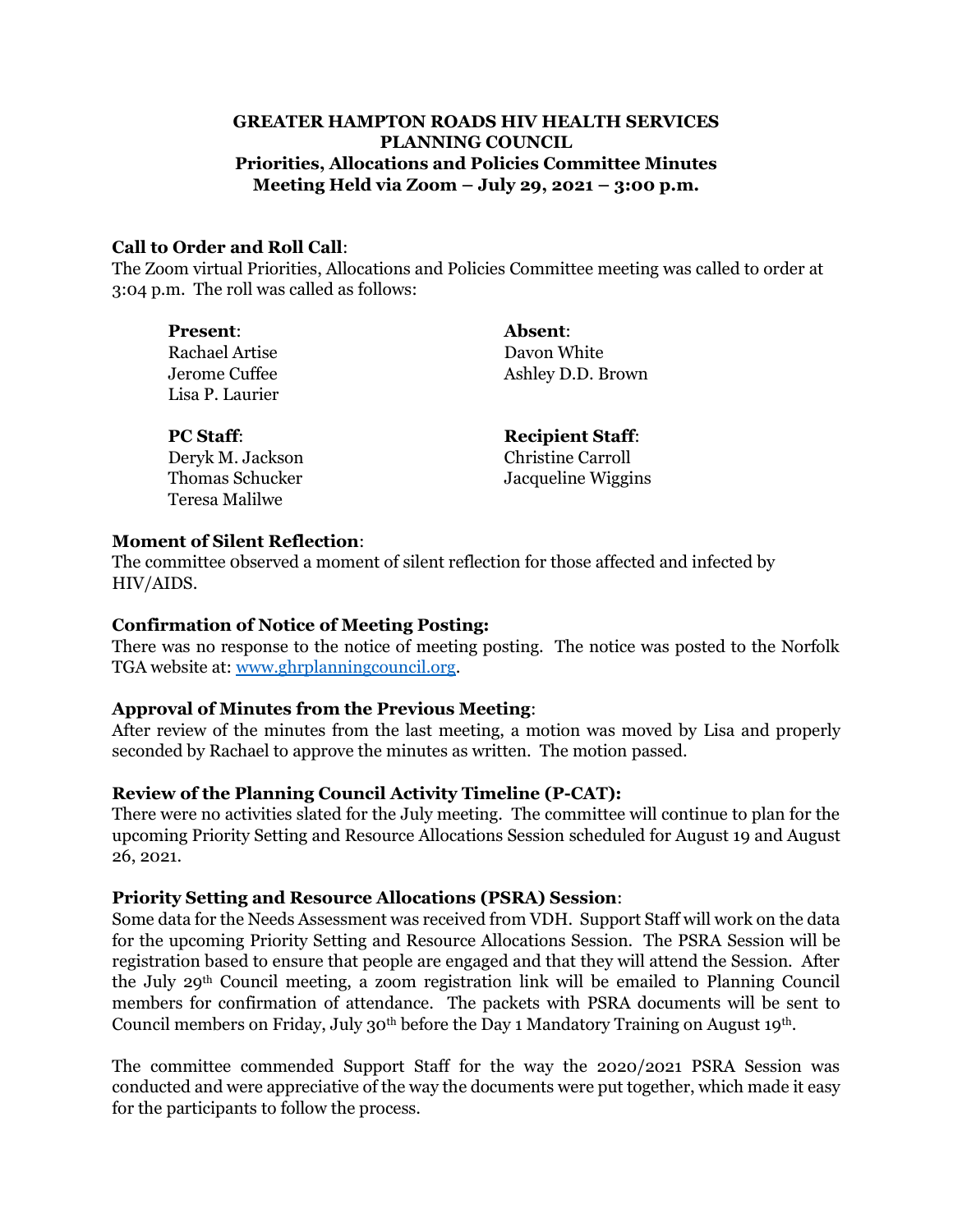## **Review Reallocation Requests from the Recipient**:

The RW Program Manager announced the retirement of Mr. Robert Hargett, effective August 1, 2021. A job announcement was put out. Applications for the position have been received and the Program Manager will review the five applications which were selected for interviews through Human Resources. Mr. Hargett has been with the Program for twenty years.

The RW Program Manager presented a reallocation request to the committee to:

• Reallocate \$12,000.00 from Transportation Services into EIS Regular Services.

This is an internal transfer of one agency moving funds out of the Transportation budget into the EIS Regular budget. The Recipient was, therefore, requesting the committee's approval to move the funds.

The Program Manager stated that EIS Regular was already at 60% expended. At this time, the category should be trending at 25%. She noted that there will be other reallocation requests taking place in due course.

A review of the monthly expenditure summary report indicated that the TGA was at 20% overall. However, the target expenditure was at 25%. The following categories were at 0%:

- 1. Drug Reimbursement
- 2. Housing

The two service categories are still under review by the Purchasing Department at the City of Norfolk because they need to be put out for an RFP. It is anticipated that the two RFPs will be posted within the next week or two. There is, therefore, the possibility that the funds in the two categories will be reallocated because it is so late in the year. The TGA is also applying for a carryover which is due by mid-August.

After discussion, a motion was moved by Lisa and properly seconded by Rachael to reallocate \$12,000.00 from Transportation Services into EIS Regular Services. The motion passed with:

- $0 N$ avs
- 0 Abstention

The committee will present a motion to the Executive Committee and subsequently the Planning Council for approval to reallocate \$12,000.00 from Transportation Services into EIS Regular Services.

The Program Manager noted that Transportation Services were at 16%. This is due to the impact of the COVID-19 pandemic.

The Program Manager noted that Recipient Staff are all chipping in to help out with the workload that Mr. Hargett was assigned. This will be the case until a new Fiscal Officer is appointed. With regard to the Assistant City Manager position, after the retirement of Mr. James Rogers, effective August 1, 2021 the City positioned Ms. Pope to assist in that position.

### **New Business**:

There was no new business.

# **Public Comment/Discussion**:

There were no guests at the meeting.